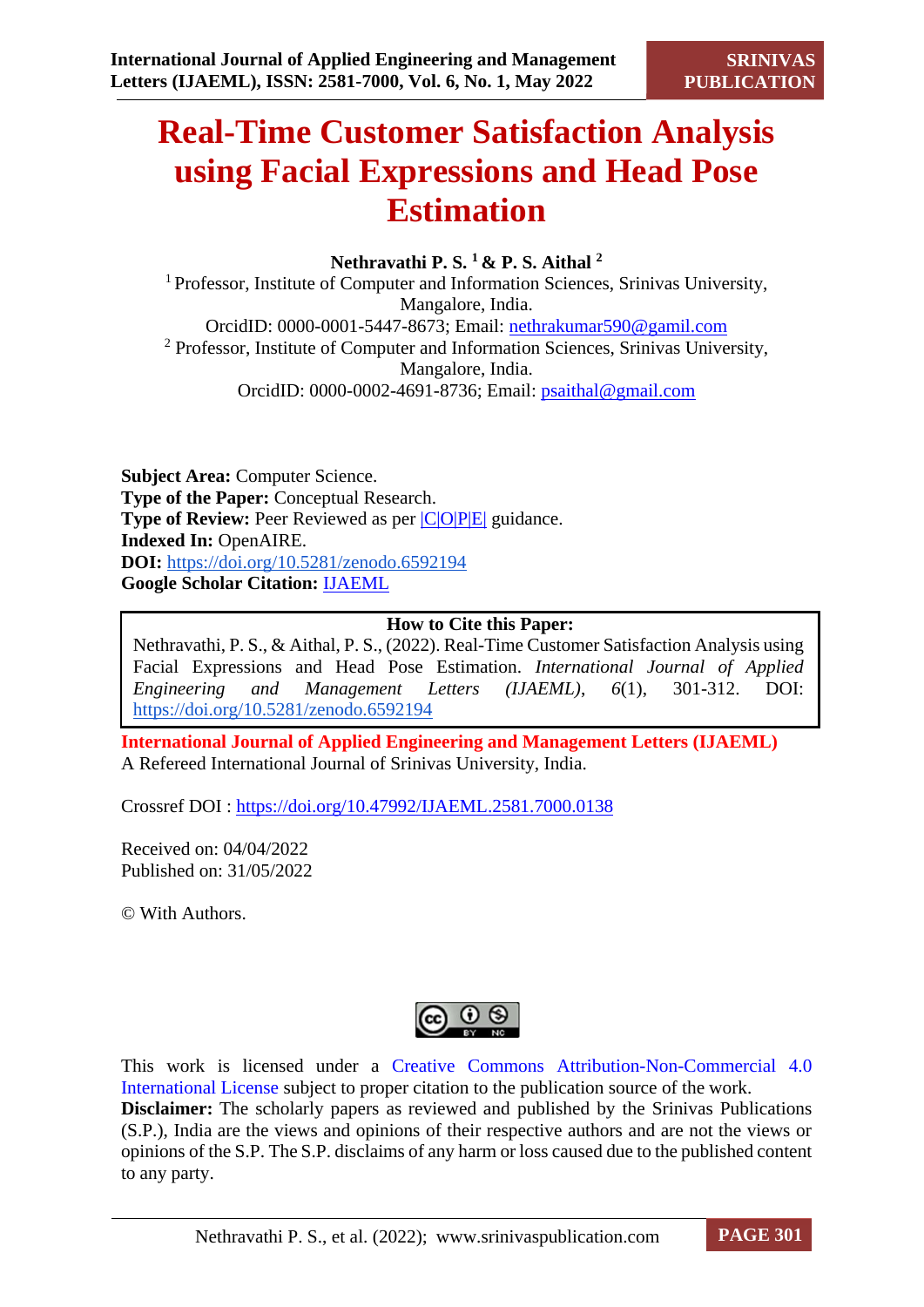# **Real-Time Customer Satisfaction Analysis using Facial Expressions and Head Pose Estimation**

**Nethravathi P. S. <sup>1</sup>& P. S. Aithal <sup>2</sup>**

<sup>1</sup> Professor, Institute of Computer and Information Sciences, Srinivas University, Mangalore, India. OrcidID: 0000-0001-5447-8673; Email: [nethrakumar590@gamil.com](mailto:nethrakumar590@gamil.com) <sup>2</sup> Professor, Institute of Computer and Information Sciences, Srinivas University, Mangalore, India. OrcidID: 0000-0002-4691-8736; Email: [psaithal@gmail.com](mailto:psaithal@gmail.com)

# **ABSTRACT**

**Background/Purpose:** *Quantification of consumer interest is an interesting, innovative, and promising trend in marketing research. For example, an approach for a salesperson is to observe consumer behaviour during the shopping phase and then recall his interest. However, the salesperson needs unique skills because every person may interpret their behaviour in a different manner. The purpose of this research is to track client interest based on head pose positioning and facial expression recognition.*

**Objective:** *We are going to develop a quantifiable system for measuring customer interest. This system recognizes the important facial expression and then processes current client photos and does not save them for later processing.* 

**Design/Methodology/Approach:** *The work describes a deep learning-based system for observing customer actions, focusing on interest identification. The suggested approach determines client attention by estimating head posture. The system monitors facial expressions and reports customer interest. The Viola and Jones algorithms are utilized to trim the facial image.*

**Findings/Results:** *The proposed method identifies frontal face postures, then segments facial mechanisms that are critical for facial expression identification and creating an iconized face image. Finally, the obtained values of the resulting image are merged with the original one to analyze facial emotions.* 

**Conclusion:** *This method combines local part-based features with holistic facial information. The obtained results demonstrate the potential to use the proposed architecture as it is efficient and works in real-time.*

*Paper Type: Conceptual Research.*

**Keywords**: Customer monitoring, Convolutional neural network, Head pose estimation, Facial expression recognition, Facial analysis.

## **1. INTRODUCTION :**

The usual way is for a salesperson to study client attitude when he/she watching or shopping phase and then recall customer interest. However, every salesperson needs special talents for this job, and each spectator may interpret consumer behaviour differently. In this aspect, only a few extraordinarily tactful and competent salespeople can have good salesperson-customer interactions [1]. According to [2], subjective emotional perception-based approaches may not always represent the human emotional state appropriately. On the other hand, automatic measurements provide a more exact and dependable result. As a result, developing non-invasive, objective, and quantifiable measures for tracking client interest is crucial.

Knowing the choices using various tools such as brain images [3], EEG [4], [5], eye tracking ([6]; [7]), heart rate registration [8], and other approaches have been a recent topic in the existing literature. Customer behavior classification [9]; [10] and customer face analysis studies have also been used in several studies [11].

Estimating a client's graphic focus of attention is one approach to gauging their interest. Assessment of head posture is used in research on the visual focus of attention [12]. Moreover, identifying client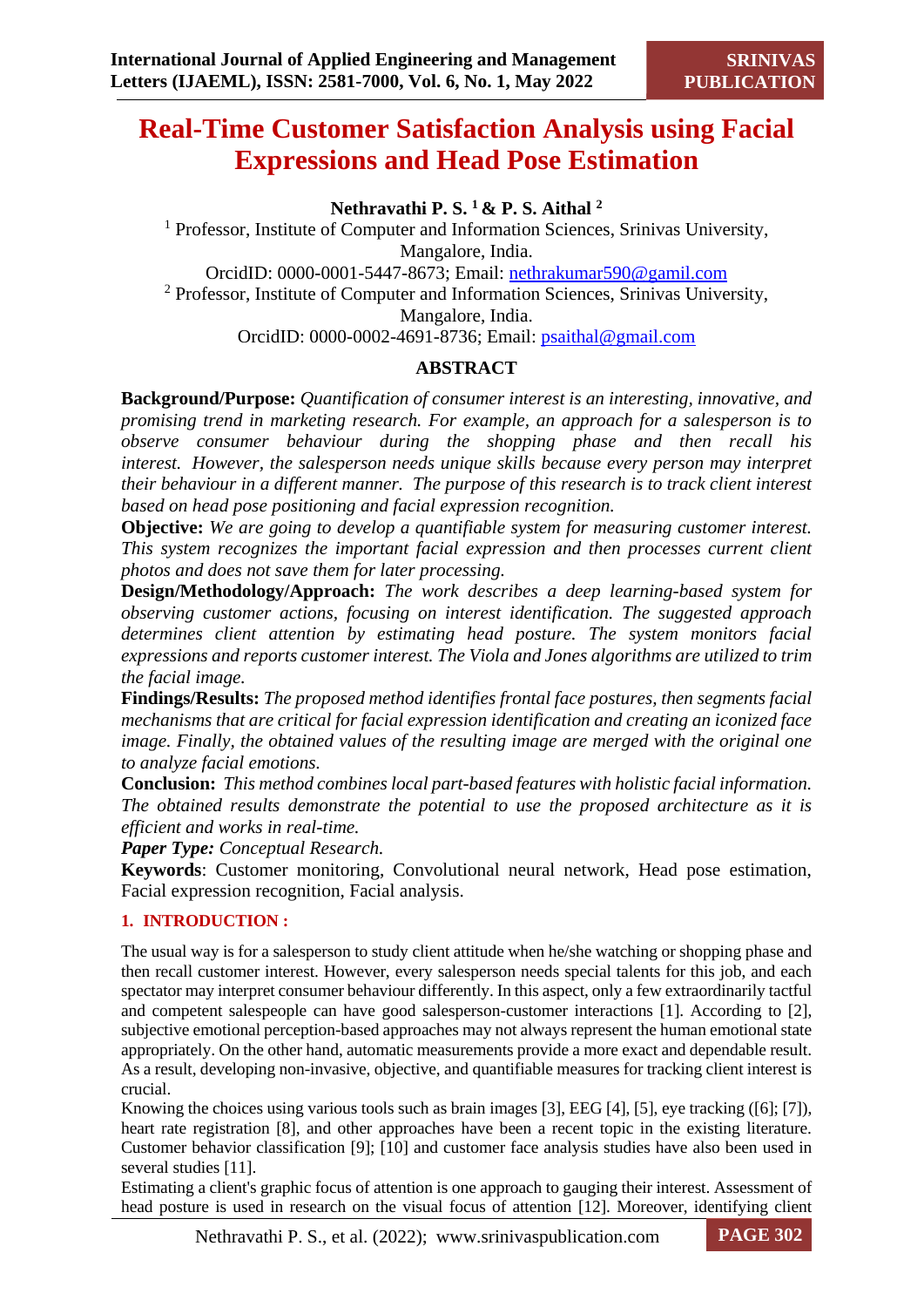opinions for selling a product is a quickly growing and difficult research field. The intuitive decisionmaking process is substantially influenced by one's mood [13]. People who are in a good mood assume that everything is well and that they are safe in their surroundings. When they're in a poor mood, though, they believe things aren't going well and that an incident is approaching, and needs their attention. Customers' emotions and moods must be considered by marketers [14]. According to [15], identify as positive or negative feelings, the surprise isn't included and difficult as well [16].

Our goal is to design a deep learning system for tracking client interests. The proposed method detects the visual centre of attention by first recognizing the human face and then estimating head posture orientation. This work could be useful for identifying things like marketing campaigns and other company efforts that clients could be interested in. Salespeople can also make changes to their marketing materials based on client feedback. This software could also help salespeople respond more effectively to customer emotions, leading to higher satisfaction.

#### **2. OBJECTIVES OF THE STUDY :**

The suggested study's main contributions can be stated in four points:

(1) A system for measuring customer interest that is non-invasive, objective, and quantifiable is proposed.

(2) Because the suggested work will not save facial photos, personal privacy is protected. The system processes current client photos and does not require them to be saved for later processing. If there is a need to keep track of a customer's facial expressions, de-identified iconized face photos can be saved. Face expression data is included in iconized face photos while maintaining personal privacy.

(3) A three-cascade CNN (Convolutional Neural Network) model with multiple tasks is suggested. The third CNN combines raw face images with iconized image confidence values. Part-based information is included in the confidence values of iconized images, whereas holistic details are included in raw face images. Improved facial expression detection is possible thanks to the combination of part-based and holistic data.

(4) The system recognizes and localizes the facial apparatuses that are crucial for detection in the facial component segmentation stage, which results in an ionized image. The CNN permits guided training at the facial expression recognition stage by compelling the earlier layers of the architecture.

Provides more details are mentioned in the subsequent sections and are organized as shown below. Section II gives a brief idea about the literature survey on the existing state-of-the-art methods related to the defined methodology. Section III demonstrates the proposed method. Section IV contains the results, analysis, discussions, and inferences. Section V concludes the paper with some details regarding the future directions.

#### **3. LITERATURE SURVEY :**

Several publications in the literature describe how to use images or videos to solve real-world problems. For video processing, speed is critical, and many frameworks are being developed to improve it [17], [18]. Real-world challenges include object identification [19], text detection ([20],[21]), facial expression recognition [22], head position estimation [23], and so on. The two main elements of this work, facial expression recognition, and head pose estimation studied in this section.

#### **A. Facial expression recognition:**

It is a growing area with applications in avatar animation [24], smart environments [25], robotic [26], medical [27], traffic [28], and human–computer interaction [29]. In their early research, the six universal facial expressions described by Ekman and Friesen, namely disgust, happiness, fear, rage, sadness, and surprise, are typically used [30].

Geometric-based and appearance-based algorithms for facial expression recognition have been identified [31]. The features derived from positional correlations between facial components focus on geometric-based approaches. Appearance-based features determine face texture [32]. Local binary pattern (LBP) operator [33], histogram of oriented gradients (HOG) [34], principal component analysis (PCA) [35] etc.

#### **B. Head pose estimation:**

This has been studied for a variety of applications, including visual surveillance [36], driver attention [37], the visual focus of attention [38], and robotics. Appearance-based approaches compare a fresh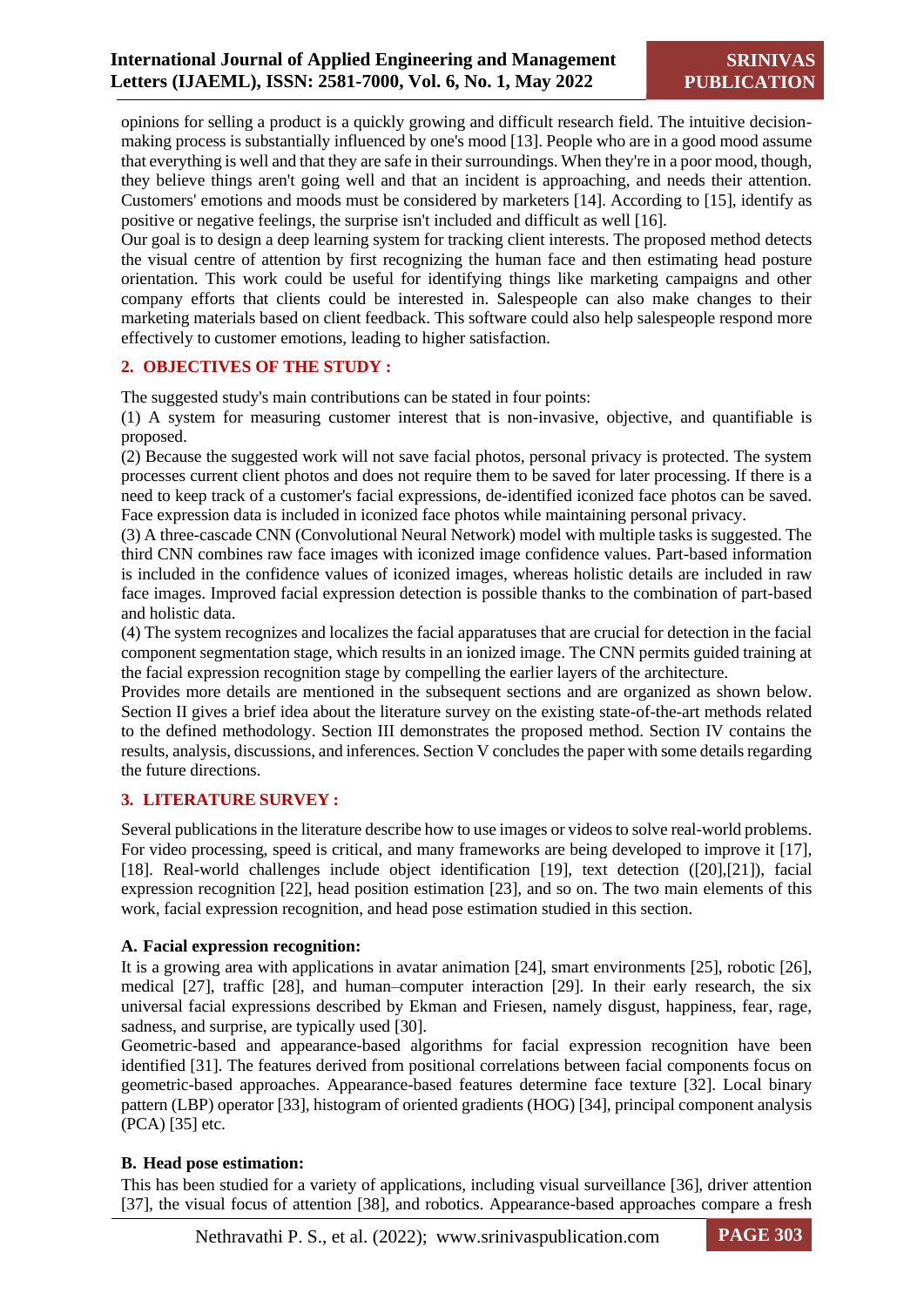head image to a set of head posture templates to determine which perspective is the most similar. Appearance-based approaches have the drawback of being limited to predicting discrete pose positions [39].

Furthermore, certain templates require lengthy image comparisons. Geometric information or facial landmark locations are used for head posture estimation in model-based techniques. The accuracy of model-based approaches is determined by the number and quality of geometric signals derived from the image. Dimensionality reduction strategies are used in manifold embedding techniques like PCA used picture projection into a PCA subspace and compared the results [40]. According to [39], a consistent dataset to train the parameters is required for nonlinear regression.

CNNs [39] are a nonlinear regression technique. CNNs give high-accuracy results for head pose orientation difficulties described as a CNN technique for estimating head posture. Three CNNs make up their network, each of which corresponds to one of three head posture types: yaw, pitch, or roll. To estimate head posture, used a combination of both models estimated head posture and located landmarks using global and local data collected from a CNN. For head posture estimation, employed CNN and adaptive gradient methods.

#### **4. RESEARCH GAP :**

The literature shows that none of the existing methods used a cascade of the best deep learning architecture in each element and explored how it works. As we already cited, there is substantial evidence that the use of cascaded CNNs has the potential to provide the most optimized and robust results. Hence, in this study, we proposed a three-cascaded CNN architecture to analyze customer satisfaction in real-time.

#### **5. METHODOLOGY :**

The Viola and Jones Algorithm [41] is used to trim each facial image to remove background information and leave only expression and head pose-specific data. The suggested method employs the Viola and Jones algorithm, which allows for rapid feature assessments while simultaneously lowering the complexity of every border. As demonstrated in Eq. 1, the integral picture at the location x, y contains the total pixels above and left of x, y when this coordinate is included.

jj  $(x, y) = \sum_{x \le x, y \le y} j(x, y)$  (1)

Where  $i(x,y)$  is a raw image and  $ii(x,y)$  is an integral image. Using Eqs. 2 and 3, the integral image may be considered [82]. Where  $a(x, y)$  denotes the cumulative row total,  $a(x, -1)$  denotes zero, and jj(-1, y) denotes zero.

$$
a(x, y) = a(s, y-1) + j(x, y)
$$
 (2)

$$
jj (x, y) = jj (x-1, y) + s (x, y)
$$
 (3)

The proposed system's initial stage determines whether the consumer looks correct item. For the suggested system that groups ahead versus non-frontal profile, the coarsest level head position estimation is sufficient. Non-frontal faces are ignored when frontal faces are presented to CNN-2 for segmentation. The CNN-1 has been trained to estimate 0 °, 45 °, 90 °, 130 °, and 180 ° of head posture (Figure 1).



**Fig. 1:** Sample Image snapshots with different head pose positions (Compiled by the Authors)

(Note: All the colored images can be used only for the Srinivasa University journals. For the rest of the journals, either you can replace the same with your students' image or you can delete the image) CNN 1: We apply differentiable Neural architecture search (NAS) to adapt the backbone network design for the pose estimation problem. Figure 1 shows the complete information, including the Differentiable neural architecture search, Efficient backbone, Efficient head, and Cost optimization.

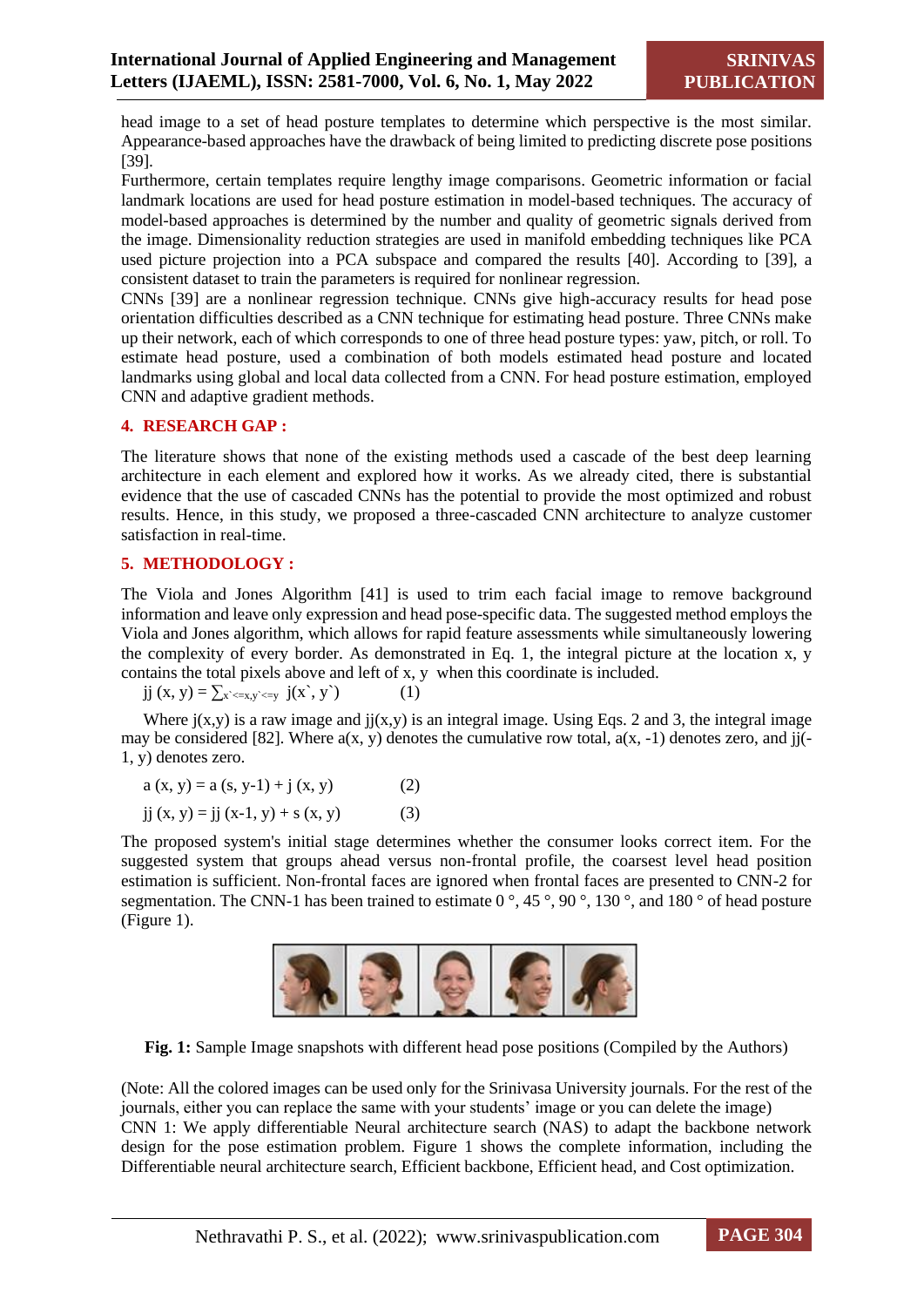| <b>Stage</b>          |                  | Laver               |                       |  |  |
|-----------------------|------------------|---------------------|-----------------------|--|--|
|                       | Output size      | <b>Small</b>        | Large                 |  |  |
| Input                 | $256 \times 256$ |                     |                       |  |  |
| $Conv3 \times 3$      | $128 \times 128$ |                     | [32, s2]              |  |  |
| SepDepth $3 \times 3$ | $128 \times 128$ | [16, s1]            | [24, s1]              |  |  |
| <b>NAS Stage1</b>     | $64 \times 64$   | [24, s2]            | [32, s2]              |  |  |
|                       |                  | $[24, s1] \times 3$ | $[32, s1] \times 5$   |  |  |
| <b>NAS Stage2</b>     | $32 \times 32$   | [32, s2]            | [64, s2]              |  |  |
|                       |                  | $[32, s1] \times 5$ | $[64, s1] \times 7$   |  |  |
| NAS Stage3            | $16 \times 16$   | [64, s2]            | [96, s2]              |  |  |
|                       |                  | $[64, s1] \times 9$ | $[96, s1] \times 9$   |  |  |
| <b>NAS Stage4</b>     | $16 \times 16$   | $[96, s1] \times 8$ | $[160, s2] \times 10$ |  |  |
| <b>TransConv</b>      | $32 \times 32$   | [64, s2]            |                       |  |  |
| <b>TransConv</b>      | $64 \times 64$   | [32, s2]            |                       |  |  |

**Fig. 2:** Neural architecture search architecture (Compiled by the Authors)

CNN 2: Faces such as the mouth, eye, and brow areas are separated from the rest of the image by the CNN-2. The problem of face section clustering is framed as a binary classification problem of facial component vs. backdrop. According to our tests, the threshold value of 80% was calculated. Figure 5 depicts the image's construction block steps. The output is two channels, one of which provides confidence values for facial components and the other of which contains confidence values for the background. The higher component confidence value in the fully linked layer creates iconized facial images. Additionally, two channels' confidence values are passed to the CNN-3's input for guided image training and more powerful face expression identification. A movable window is used for testing, as stated in 71.

CNN 3: The standard Xception model inspired this architecture. SeparableConv is the modified depthwise separable convolution, as shown in Figure 2. SeparableConvs are taken as Inception Modules.

The proposed method for consumer interest monitoring uses CNNs to complete the three learning steps. The method begins with CNN-1 detecting frontal faces. The frontal pictures are then split using CNN-2 in order to maintain facial components such as essential and critical facial expression traits. Finally, CNN-3 uses CNN-2's fully connected layer confidence values together with raw facial photos to classify facial expressions. The proposed CNN design is shown in Figure 4.



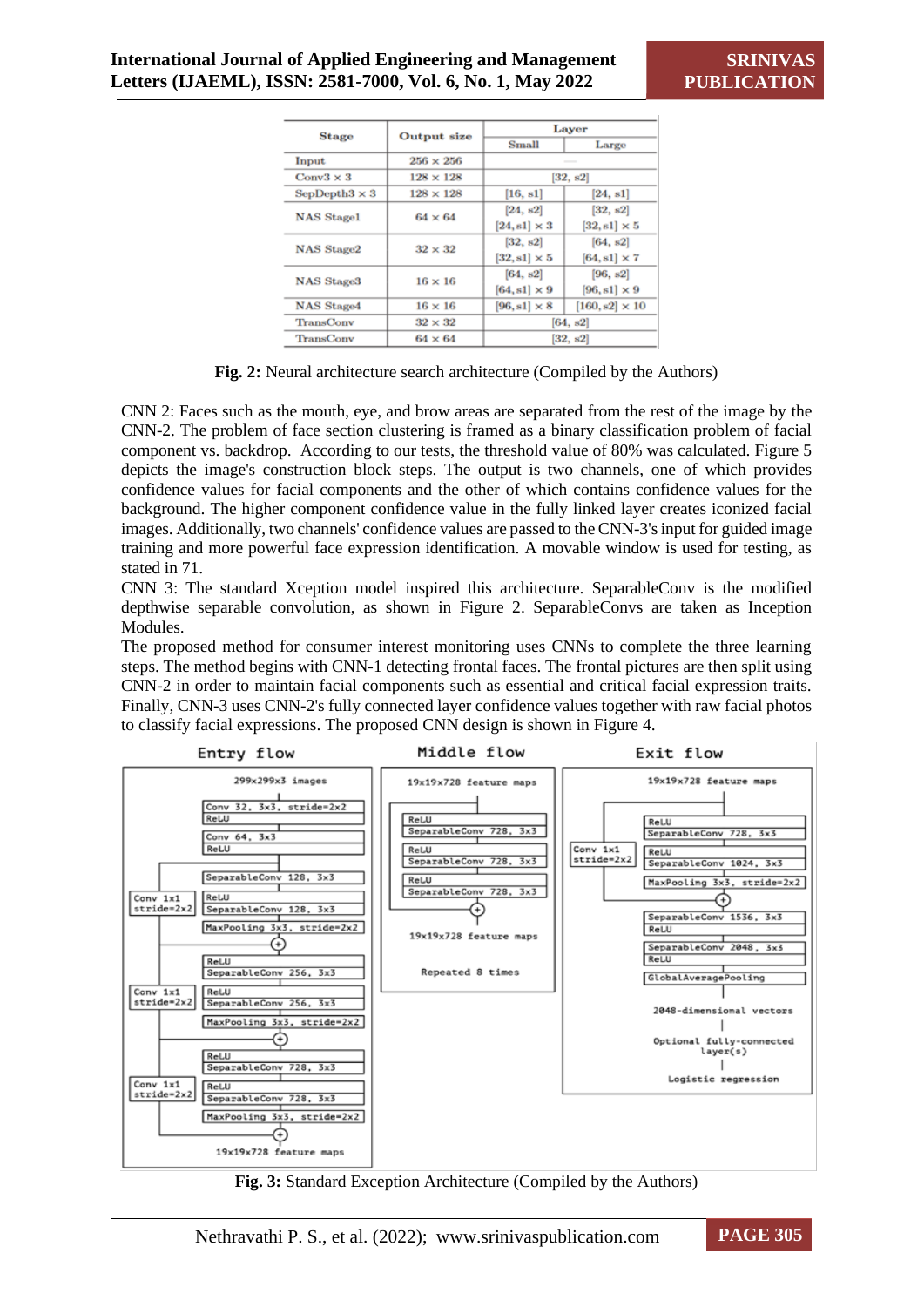

**Fig. 4**: Complete workflow of the proposed architecture (Compiled by the Authors)



**Fig. 5:** Sample Image which shows the non-overlapping parts. Black is the ignored part, Green is the facial component and red is the background in image C which shows the built and labeled part. B is the real one and A is the sample divided image.

#### **6. RESULTS AND ANALYSIS :**

The planned deep learning architecture was built by the Keras library with Tensor Flow as the backend. The Radboud Face Database (RaFD) was used to train and test the network. Totally 8040 photos were utilized, while 1206 frontal pictures were used for detection from RaFD (for angry, pleased, etc). The identification sets for training and testing were separated into two equal halves. Any image of the same person is not included in the testing or training sets. Raw facial photos are used to train algorithms in the head pose estimation portion. Although the suggested system can categorize a head posture as a frontal or non-frontal profile. Table 2 shows the head posture estimate confusion matrix for RaFD.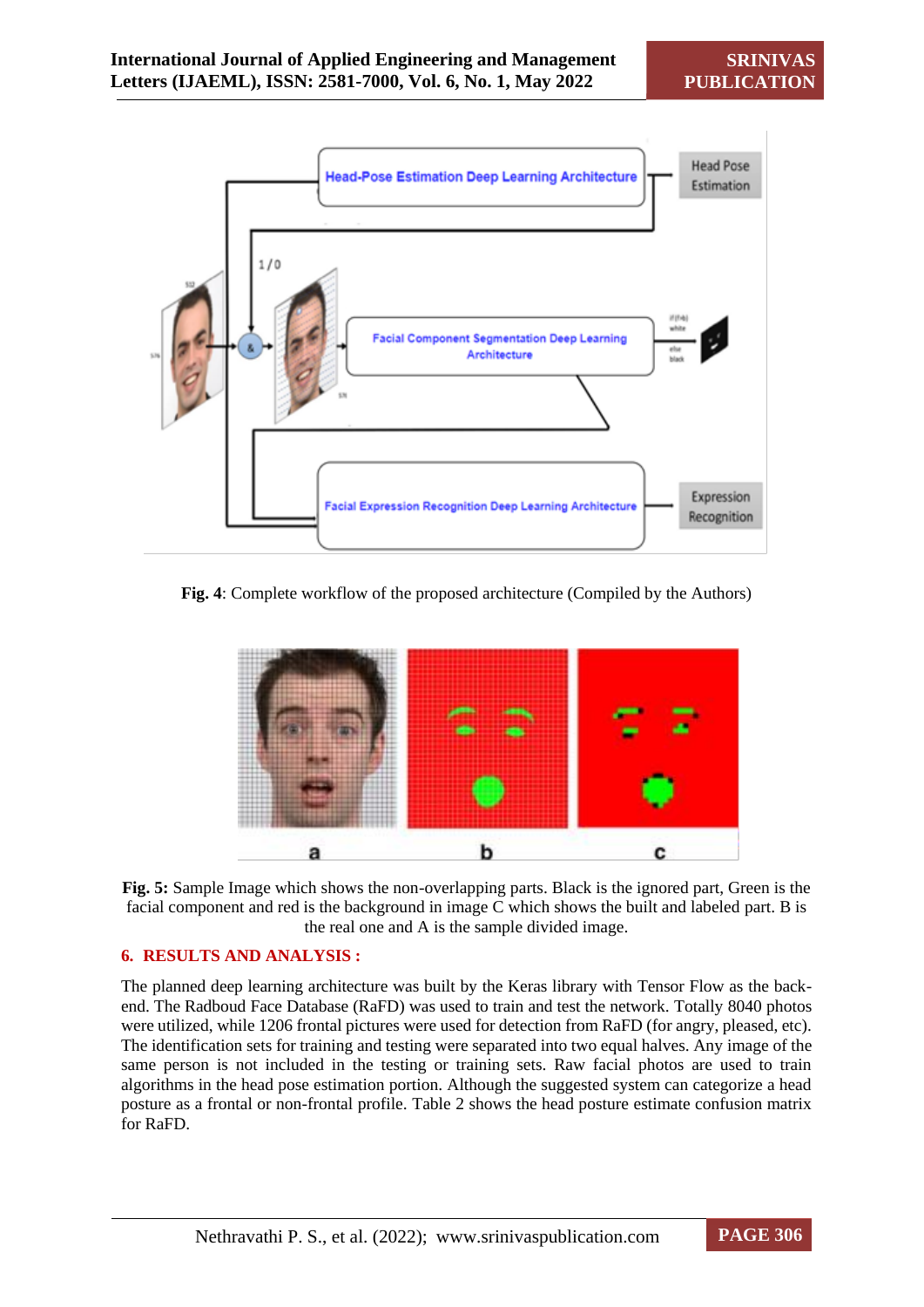| <b>Actual</b> | <b>Predicted (in %)</b> |          |      |          |     |  |
|---------------|-------------------------|----------|------|----------|-----|--|
|               |                         | 45       | 90   | 135      | 180 |  |
|               | 98.66                   | 1.34     |      | ν        |     |  |
| 45            |                         | 99.11    | 0.89 | $\left($ |     |  |
| 90            |                         | O        | 100  | $\cup$   |     |  |
| 135           | v                       | 0.82     |      | 99.18    |     |  |
| 180           | v                       | $\theta$ |      | O        | 100 |  |
| Average:      | 99.43                   |          |      |          |     |  |

**Table 1:** Head pose estimation on RaFD: Confusion Matrix (Compiled by the Authors)

The Karolinska Directed Emotional Face (KDEF) was also used here. KDEF is ideal for assessing proposed system performance since it incorporates both head posture angle and facial emotions. KDEF consists of 4900 photos with five different viewing angles and seven different facial expressions. Four thousand nine hundred photos utilized to estimate, while 840 frontal images were used for facial expression identification. Because there are few photos in these sets, they were divided into two groups to train (90%) and testing (10%). Table 3 shows the KDEF's head posture estimate confusion matrix.

| <b>Actual</b> | <b>Predicted (in %)</b> |      |     |     |     |  |  |
|---------------|-------------------------|------|-----|-----|-----|--|--|
|               |                         | 45   | 90  | 135 | 180 |  |  |
|               | 99.02                   | 0.98 |     |     |     |  |  |
| 45            | $\cup$                  | 100  |     |     | v   |  |  |
| 90            | O                       | U    | 100 | U   |     |  |  |
| 135           | U                       | U    |     | 100 |     |  |  |

**Table 2:** Head pose estimation on KDEF: Confusion Matrix (Compiled by the Authors)

*Average:* 99.64

For the construction of training masks, and face component segmentation procedure, all pictures are trimmed to contain facial regions of the brows, eyes, and mouth. After that, the Face++ toolkit (Face++ 2017) was utilized to identify facial important points. The toolbox can recognize 83 critical areas on a human face. 45 important spots make training masks and a polygon was formed by connecting each critical point.

**180** 0 0 0 0.84 99.16



**Fig. 6:** Sample image from the database with Generating Flow

The system was trained on a 5-channel input for facial emotion recognition (Table 3 shows the RaFD confusion matrix for face look identification and when it is used to recalculate the accuracy of positive and negative expressions, positive expression (happy) has a 95.11 percent accuracy while negative expression (anger, disgust, fear, and sadness) has a 92.88 percent accuracy. The KDEF step output is also given in Table 4.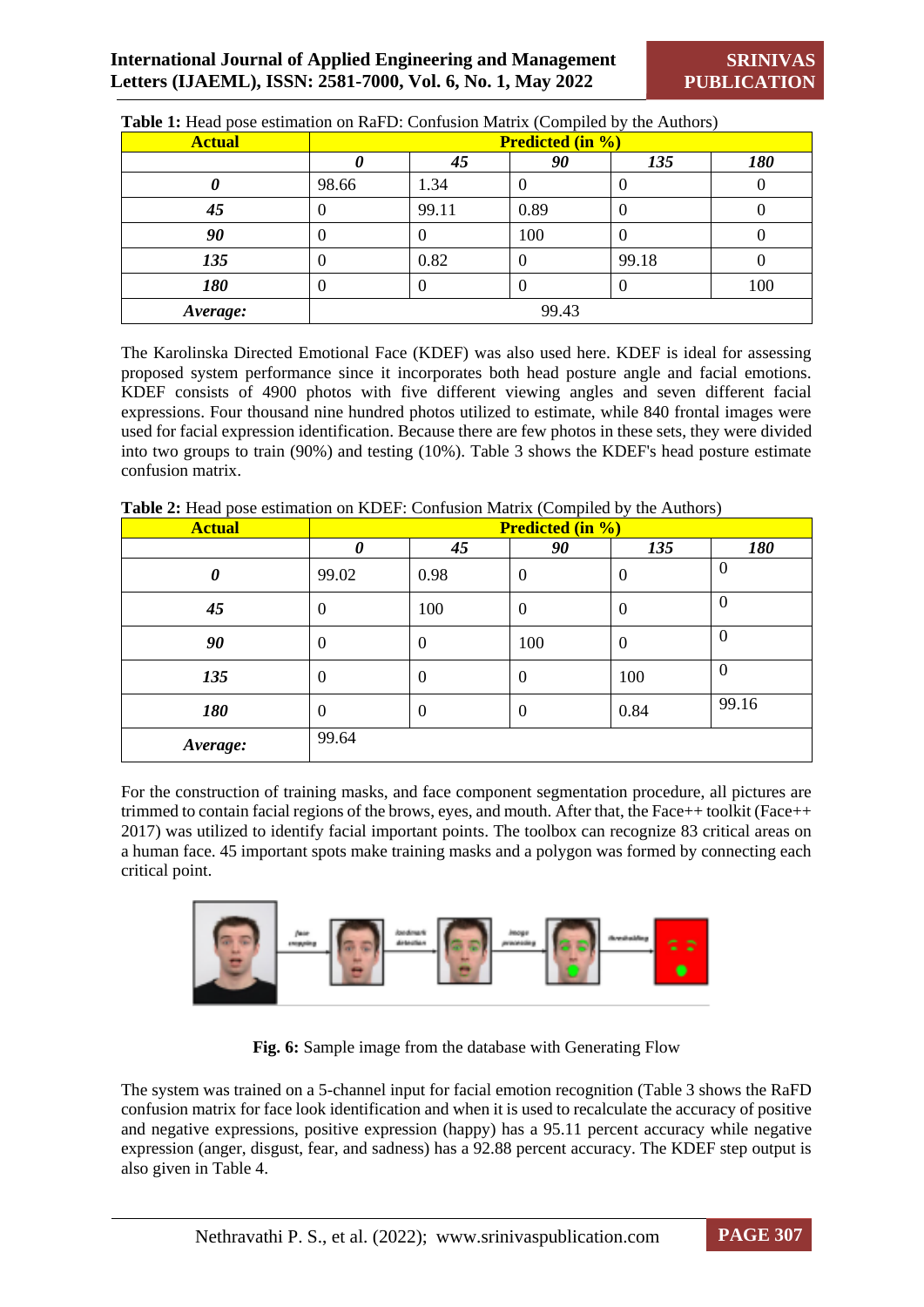| <b>Actual</b> Predicted | <b>Anger</b> | <b>Disgust</b> | <b>Fear</b> | <b>Happy</b> | <b>Sad</b> | <b>Surprised</b> |
|-------------------------|--------------|----------------|-------------|--------------|------------|------------------|
| Anger                   | 95.92        | 1.11           | 0           | $\theta$     | 2.97       |                  |
| <b>Disgust</b>          | 2.01         | 95.66          | 0           | $\theta$     | 0          | 2.33             |
| <b>Fear</b>             | $\Omega$     | 0              | 88.23       | $\theta$     | 10.00      | 1.77             |
| <b>Happy</b>            | $\Omega$     | 3.11           | 0           | 95.11        | 1.78       | $\Omega$         |
| Sad                     | 3.85         | 4.55           | 0           | $\Omega$     | 92.34      |                  |
| <b>Surprised</b>        | $\Omega$     | 0              | $\theta$    | 0.77         | 0          | 99.23            |

**Table 3:** Classification Confusion Matrix on KDEF Database: Facial Expressions (%) (Compiled by the Authors)

| Table 4: Classification Confusion Matrix On KDEF Database: Facial Expressions (%) (Compiled by |
|------------------------------------------------------------------------------------------------|
| the Authors)                                                                                   |

| <b>Actual</b> Predicted | <b>Anger</b> | <b>Disgust</b> | <b>Fear</b>      | <b>Happy</b> | <b>Sad</b> | <b>Surprised</b> |
|-------------------------|--------------|----------------|------------------|--------------|------------|------------------|
| Anger                   | 89.12        | 3.14           | $\overline{0}$   | $\theta$     | 7.74       |                  |
| <b>Disgust</b>          | $\Omega$     | 91.66          | $\boldsymbol{0}$ | $\Omega$     | 8.34       |                  |
| <b>Fear</b>             | $\theta$     | $\theta$       | 84.23            | $\theta$     | 11.23      | 4.54             |
| <b>Happy</b>            | $\theta$     | $\Omega$       | $\theta$         | 98.11        | 0.34       | 1.55             |
| Sad                     | 5.66         | $\Omega$       | $\overline{0}$   | $\Omega$     | 94.34      |                  |
| <b>Surprised</b>        | $\theta$     | $\theta$       | $\overline{0}$   | 1.77         |            | 98.23            |

Because the RaFD database contains strange expressions, our system may experience certain mistakes. Figure 7 depicts a visual representation of some of our mistake instances. This work equated to previous studies on facial expression recognition. The comparison findings are shown in Table 5. Table 6 shows the time stages of CNN and the overall execution time, with approximate values for one picture. The segmentation procedure takes up a significant amount of time, as shown in the table.



**Fig. 7:** Misclassification of results and its visualizations (Compiled by the Authors)

All the image used in the paper are taken from the same databases used in the study. The proposed pipeline is intended for photos with a resolution of 576 \* 512 pixels and discrete facial components. CNN-1 and CNN-3 use 64x64 images as inputs, while CNN-2 uses 576x512 images. If the segmentation step is skipped in order to save time, performance drops by 13% (85.12 percent for raw image input vs. 95.11 percent for 5-channel data).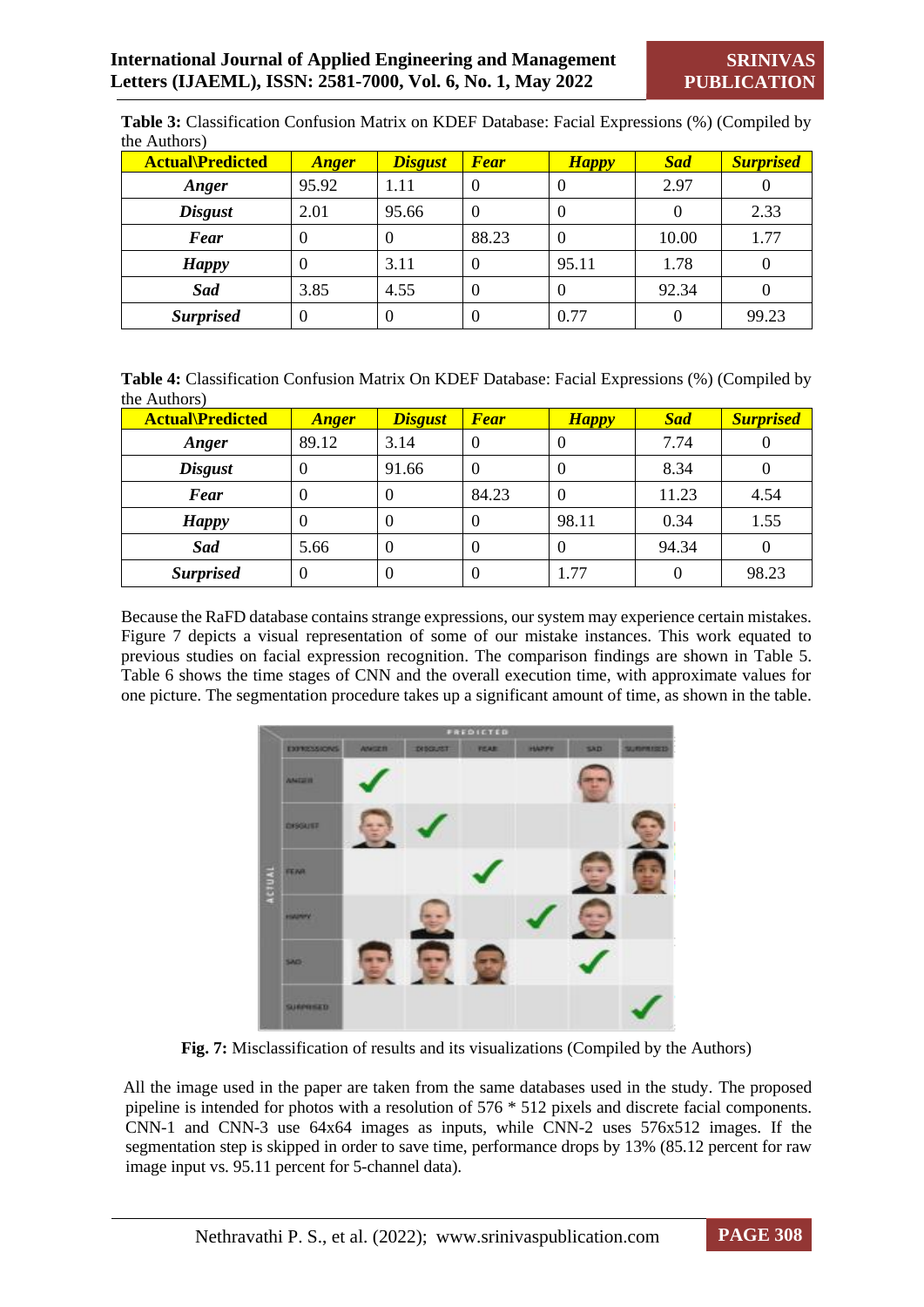| (Compiled by the Authors) |                 |                        |  |  |  |  |
|---------------------------|-----------------|------------------------|--|--|--|--|
| <b>Methods</b>            | <b>Database</b> | <b>Accuracy (in %)</b> |  |  |  |  |
| $HoG + NNE [1]$           | RaFD            | 93.75                  |  |  |  |  |
| Surf Boosting [64]        | RaFD            | 90.64                  |  |  |  |  |
| Gabor F. + GLCM [36]      | RaFD            | 88.41                  |  |  |  |  |
| $LSiBP + SVM[68]$         | <b>KDEF</b>     | 84.07                  |  |  |  |  |
| $HoG + AdaBoost [38]$     | <b>KDEF</b>     | 87.20                  |  |  |  |  |

**Table 5:** Facial emotion recognition of proposed method with other studies on RaFD /KDEF databases

**Table 6:** Execution time for CNN Structures (Compiled by the Authors)

| <b>CNN Structures</b>                         | <b>Task</b>                             | 45      | 90          | <b>135</b> | <b>Time</b> |  |  |
|-----------------------------------------------|-----------------------------------------|---------|-------------|------------|-------------|--|--|
|                                               | <b>Estimation of Head Pose</b>          | ~10.02  |             |            |             |  |  |
|                                               | <b>Segmentation of Facial Component</b> |         | $\sim 0.13$ |            |             |  |  |
|                                               | Recognition of Facial Expression        | $-0.80$ |             |            |             |  |  |
| Total Exen., Time $= 0.31$ Sec. for one image |                                         |         |             |            |             |  |  |



**Fig. 8:** Train and test curves of unaligned face images (Compiled by the Authors)

The details of hyper parameters and their values are Threshold 0.005, Learning rate 0.10, Input channels 3 5 5, regularization strength of 0.0005and the Batch-size 3. The train and test of the aligned face are regular and saturated well, but the unaligned looks are quite different. But they still saturate at the same number of epochs, but the variations can be observed in Figure 6.

#### **7. RESEARCH AGENDA :**

(i) A unique deep learning system for automatic head posture estimation and face emotion identification is presented in this article.

(ii) This research is the first step in developing a noninvasive, quantifiable approach for tracking client interests.

#### **8. CONCLUSION AND FUTURE DIRECTIONS :**

The suggested system is made up of three CNN structures in a cascade. The first CNN's task is to estimate head posture. Face segmentation was taught to the second CNN structure. The third CNN was programmed to recognize and classify facial expressions. The last two steps allow for guided picture grouping and the integration of part-based and holistic data. On the RaFD dataset, testing test results showed 99.43 percent precision posture prediction and 93.20 percent accuracy for face appearance detection. The average accuracy of positive and negative emotions is 93.99.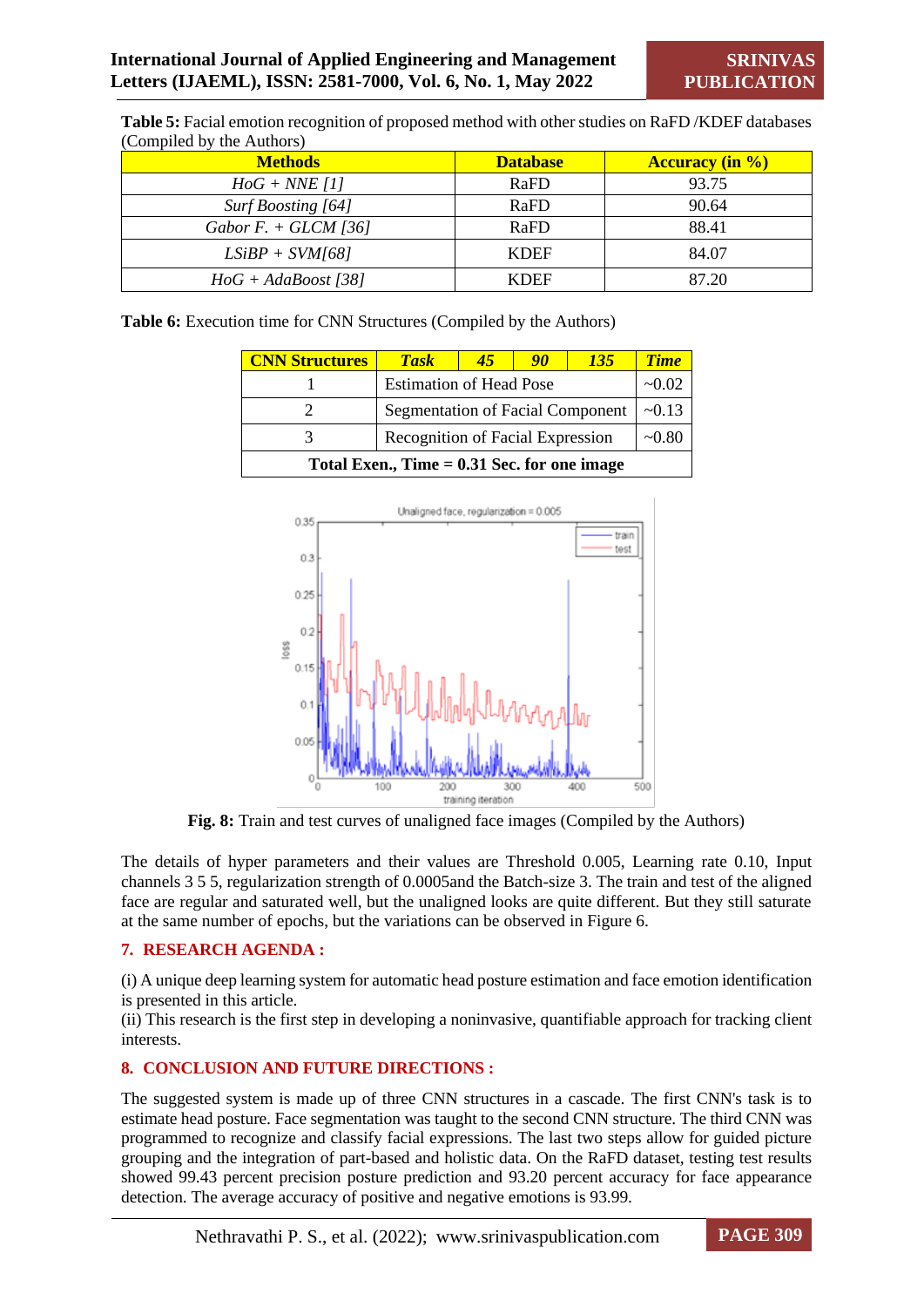The proposed approach can aid in the measurement of relevant marketing and product likability as well as the quantification of the client's interest. It can also be used to identify sales-boosting company initiatives. According to customer feedback, marketing efforts can alter their methods. The future direction includes the temporal analysis of the data and the optimization space used in the architecture. Track human faces and use object localization so that the system can watch and index an individual's facial expressions over time. Exploring the proposed architecture with people of different regions and cultural backgrounds and testing it on various other domains.

#### **REFERENCES :**

- [1] Menon, K., & Dubé, L. (2000). Ensuring greater satisfaction by engineering salesperson response to customer emotions. *Journal of retailing*,  $76(3)$ , 285-307. [Google Scholar](https://www.sciencedirect.com/science/article/pii/S0022435900000348) $\chi$ <sup>7</sup>
- [2] Menon, K., & Dubé, L. (2000). Ensuring greater satisfaction by engineering salesperson response to customer emotions. *Journal of retailing*, *76*(3), 285-307. [Google Scholar](https://www.sciencedirect.com/science/article/pii/S0022435900000348)
- [3] Langleben, D. D., Loughead, J. W., Ruparel, K., Hakun, J. G., Busch-Winokur, S., Holloway, M. B., ... & Lerman, C. (2009). Reduced prefrontal and temporal processing and recall of high "sensation value" ads. *Neuroimage*, 46(1), 219-225. [Google Scholar](https://www.sciencedirect.com/science/article/pii/S1053811909000020) ×
- [4] Ohme, R., Reykowska, D., Wiener, D., & Choromanska, A. (2009). Analysis of neurophysiological reactions to advertising stimuli by means of EEG and galvanic skin response measures. *Journal of Neuroscience, Psychology, and Economics*, *2*(1), 21-30. [Google Scholar](https://psycnet.apa.org/journals/npe/2/1/21/)
- [5] Cook, I. A., Warren, C., Pajot, S. K., Schairer, D., & Leuchter, A. F. (2011). Regional brain activation with advertising images. *Journal of Neuroscience, Psychology, and Economics*, *4*(3), 147-160. [Google Scholar](https://psycnet.apa.org/journals/npe/4/3/147/) $\lambda$
- [6] Wedel, M., & Pieters, R. (2000). Eye fixations on advertisements and memory for brands: A model and findings. *Marketing science*, 19(4), 297-312. [Google Scholar](https://pubsonline.informs.org/doi/abs/10.1287/mksc.19.4.297.11794) ×
- [7] Ungureanu, F., Lupu, R. G., Cadar, A., & Prodan, A. (2017, October). Neuromarketing and visual attention study using eye tracking techniques. In *2017 21st international conference on system theory, control and computing (ICSTCC), 553-557. IEEE. [Google Scholar](https://ieeexplore.ieee.org/abstract/document/8107093/)* $\chi$ *<sup>3</sup>*
- [8] Micu, A. C., & Plummer, J. T. (2010). Measurable emotions: How television ads really work. *Journal of Advertising Research*, *50*(2), 137-153. [Google Scholar](http://www.journalofadvertisingresearch.com/content/jadvertres/50/2/137.full-text.pdf)
- [9] Popa, M., Rothkrantz, L., Yang, Z., Wiggers, P., Braspenning, R., & Shan, C. (2010, October). Analysis of shopping behavior based on surveillance system. In *2010 IEEE International Conference on Systems, Man and Cybernetics, 2512-2519. IEEE. [Google Scholar](https://ieeexplore.ieee.org/abstract/document/5641928/)*
- [10] Liu, J., Gu, Y., & Kamijo, S. (2017). Customer behavior classification using surveillance camera for marketing. *Multimedia Tools and Applications*, 76(5), 6595-6622. [Google Scholar](https://link.springer.com/article/10.1007/s11042-016-3342-1)  $\times$
- [11] Kasiran, Z., & Yahya, S. (2007). *Facial expression as an implicit customers' feedback and the challenges,* 377-381. IEEE. [Google Scholar](https://ieeexplore.ieee.org/abstract/document/4293701/)
- [12] Sheikhi, S., & Odobez, J. M. (2015). Combining dynamic head pose–gaze mapping with the robot conversational state for attention recognition in human–robot interactions. *Pattern Recognition Letters*,  $66(1)$ , 81-90. [Google Scholar](https://www.sciencedirect.com/science/article/pii/S0167865514003067) $\overline{\chi}$
- [13] Karu-Salo, I. (2013). The effect of universal emotions on customer behaviour. *Estonian Business School.* 1-72. [Google Scholar](https://mi.ee/wp-content/uploads/Parim-turunduse-teemaline-magistritoo-2013.pdf)  $\lambda$ <sup>7</sup>
- [14] Sangeeta, S. (2013). Module–6 Consumer Behavior. *Vinod Gupta School of Management, Indian Institute of Technology: India.* 20(1), 6-23. [Google Scholar](http://scholar.google.com/scholar_lookup?&title=Module-6%20consumer%20behavior&pages=1-24&publication_year=2011&author=Sahney%2CS) $\chi$ <sup>7</sup>
- [15] Ekman, P., & Friesen, W. V. (2003). *Unmasking the face: A guide to recognizing emotions from facial clues*, Ishk. *10*(1). 1-197. [Google Scholar](https://books.google.com/books?hl=en&lr=&id=TukNoJDgMTUC&oi=fnd&pg=PR3&dq=Unmasking+the+face:+a+guide+to+recognising+emotions+from+facial+clues.+Consulting+Psychologists+Press,+&ots=GWGuds1-fe&sig=-FiChjMpeVcnpXANN18nm7VA6VQ)  $\lambda$ <sup>7</sup>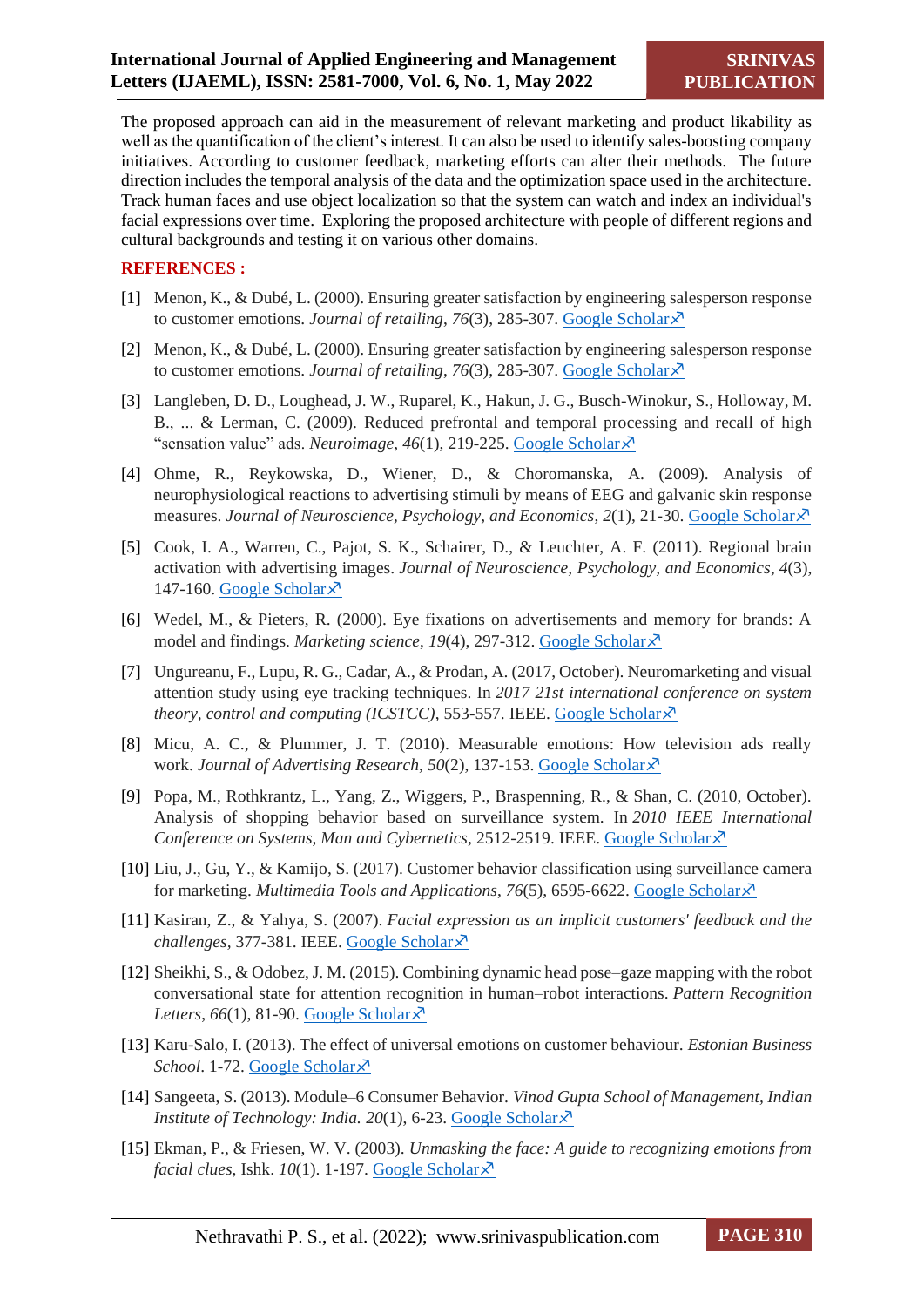- [16] Laros, F. J., & Steenkamp, J. B. E. (2005). Emotions in consumer behavior: a hierarchical approach. *Journal of business Research*, 58(10), 1437-1445. [Google Scholar](https://www.sciencedirect.com/science/article/pii/S0148296304001092) ×
- [17] Yan, C., Zhang, Y., Xu, J., Dai, F., Li, L., Dai, Q., & Wu, F. (2014). A highly parallel framework for HEVC coding unit partitioning tree decision on many-core processors. *IEEE Signal Processing Letters*, *21*(5), 573-576. [Google Scholar](https://ieeexplore.ieee.org/abstract/document/6763011/)
- [18] Yan, C., Zhang, Y., Xu, J., Dai, F., Zhang, J., Dai, Q., & Wu, F. (2014). Efficient parallel framework for HEVC motion estimation on many-core processors. *IEEE Transactions on Circuits and Systems for Video Technology*, *24*(12), 2077-2089. [Google Scholar](https://ieeexplore.ieee.org/abstract/document/6848755/)
- [19] Yan, C., Li, L., Zhang, C., Liu, B., Zhang, Y., & Dai, Q. (2019). Cross-modality bridging and knowledge transferring for image understanding. *IEEE Transactions on Multimedia*, *21*(10), 2675-2685. [Google Scholar](https://ieeexplore.ieee.org/abstract/document/8662712/) $\overline{\mathcal{X}}$
- [20] Yan, C., Xie, H., Chen, J., Zha, Z., Hao, X., Zhang, Y., & Dai, Q. (2018). A fast Uyghu text detector for complex background images. *IEEE Transactions on Multimedia*, *20*(12), 3389-3398. [Google Scholar](https://ieeexplore.ieee.org/abstract/document/8361043/)<sup> $\bar{x}$ </sup>
- [21] Yan, C., Xie, H., Liu, S., Yin, J., Zhang, Y., & Dai, Q. (2017). Effective Uyghur language text detection in complex background images for traffic prompt identification. *IEEE transactions on intelligent transportation systems, 19(1), 220-229.* [Google Scholar](https://ieeexplore.ieee.org/abstract/document/8064200/) $\chi$ <sup>3</sup>
- [22] Oztel, I., Yolcu, G., Öz, C., Kazan, S., & Bunyak, F. (2018). iFER: facial expression recognition using automatically selected geometric eye and eyebrow features. *Journal of Electronic Imaging*, 27(2), 23-30. [Google Scholar](https://www.spiedigitallibrary.org/journals/journal-of-electronic-imaging/volume-27/issue-2/023003/iFER--facial-expression-recognition-using-automatically-selected-geometric-eye/10.1117/1.JEI.27.2.023003.short)  $\times$
- [23] Riener, A., & Sippl, A. (2014). Head-pose-based attention recognition on large public displays. *IEEE computer graphics and applications*, *34*(1), 32-41. [Google Scholar](https://ieeexplore.ieee.org/abstract/document/6756857/)
- [24] Zalewski, L., & Gong, S. (2005, June). 2d statistical models of facial expressions for realistic 3d avatar animation. In *2005 IEEE Computer Society Conference on Computer Vision and Pattern Recognition (CVPR'05)*,  $2(1)$ ,  $217-222$ . IEEE. [Google Scholar](https://ieeexplore.ieee.org/abstract/document/1467445/) $\chi$ <sup>7</sup>
- [25] Kim, J. B., Hwang, Y., Bang, W. C., Lee, H., Kim, J. D., & Kim, C. (2013, January). Real-time realistic 3D facial expression cloning for smart TV. In *2013 IEEE International Conference on Consumer Electronics (ICCE),* 240-241. IEEE. [Google Scholar](https://ieeexplore.ieee.org/abstract/document/6486876/)
- [26] De Carolis, B., Ferilli, S., & Palestra, G. (2017). Simulating empathic behavior in a social assistive robot. *Multimedia Tools and Applications*, 76(4), 5073-5094. [Google Scholar](https://link.springer.com/article/10.1007/s11042-016-3797-0)  $\overline{X}$
- [27] Yolcu, G., Oztel, I., Kazan, S., Oz, C., Palaniappan, K., Lever, T. E., & Bunyak, F. (2017, November). Deep learning-based facial expression recognition for monitoring neurological disorders. In *2017 IEEE International Conference on Bioinformatics and Biomedicine (BIBM)*, 1652-1657. IEEE. [Google Scholar](https://ieeexplore.ieee.org/abstract/document/8217907/) ×
- [28] Zhang, Y., & Hua, C. (2015). Driver fatigue recognition based on facial expression analysis using local binary patterns. *Optik*, *126*(23), 4501-4505. [Google Scholar](https://www.sciencedirect.com/science/article/pii/S0030402615009523)
- [29] Terzis, V., Moridis, C. N., & Economides, A. A. (2013). Measuring instant emotions based on facial expressions during computer-based assessment. *Personal and ubiquitous computing*,  $17(1)$ , 43-52[. Google Scholar](https://link.springer.com/article/10.1007/s00779-011-0477-y) $\times$
- [30] Ekman, P., & Friesen, W. V. (1971). Constants across cultures in the face and emotion. *Journal of personality and social psychology*, *17*(2), 124-136. [Google Scholar](https://psycnet.apa.org/record/1971-07999-001)
- [31] Pons, G., & Masip, D. (2017). Supervised committee of convolutional neural networks in automated facial expression analysis. *IEEE Transactions on Affective Computing*, *9*(3), 343-350. [Google Scholar](https://ieeexplore.ieee.org/abstract/document/8039231/) ×